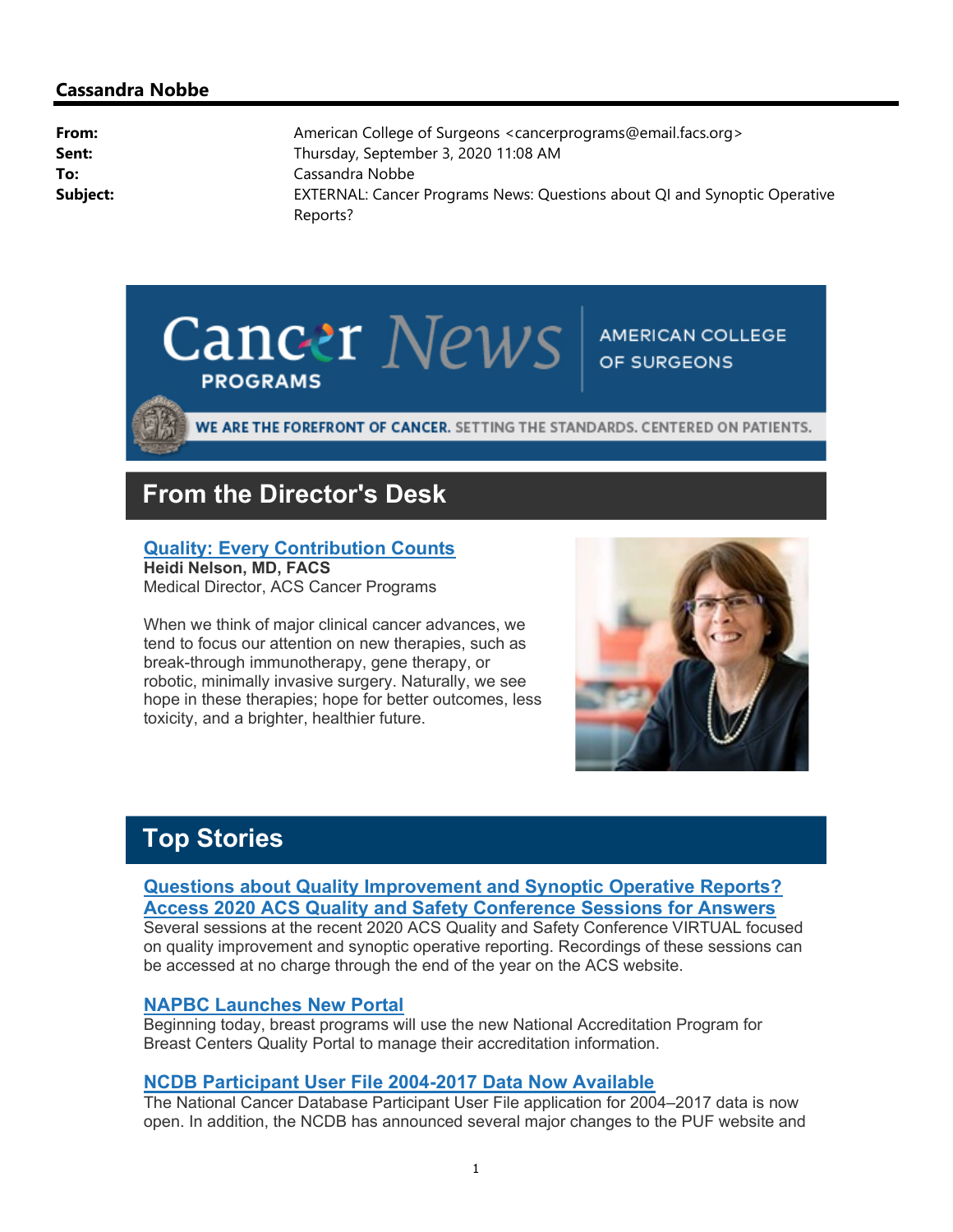data.

### CoC Thanks RCRS Pilot Group

In anticipation of the fall 2020 launch of the new Rapid Cancer Reporting System, the NCDB thanks the individuals who recently participated in a pilot program and review of the new system.

### Download Free Breast Cancer Awareness Month Poster

CoC- and NAPBC-accredited programs can promote their commitment to quality care with a free Breast Cancer Awareness Month poster, available for download on the ACS Cancer Programs website.

#### Dr. Rick Greene Featured on Surgical Palliative Care Podcast

Former CoC Chair and CAnswer Forum Live host Frederick L. (Rick) Greene, MD, FACS, discussed integrating palliative care into surgical oncology on a recent podcast.

#### ACS CRP Reviews Lymph Node Survey Results

ACS Cancer Research Program researchers will use the lymph node survey results to develop teaching strategies for accurate mediastinal lymph node staging.

#### AJCC Moving from Editions to Versions in 2021

Beginning January 1, 2021, the American Joint Committee on Cancer will shift from a Cancer Staging Manual to a Cancer Staging System, as well as move from editions to versions, which better align with software development and user preference.

### AJCC Chair Commends Baseball Legend's Efforts to Raise Prostate Cancer Awareness

In a recent article in the Baltimore Sun, AJCC Chair Robert K, Brookland, MD, FACR, FACRO, discussed Orioles legend Cal Ripken, Jr.'s efforts to promote prostate cancer awareness by sharing news about his diagnosis and treatment.

Cancer Surgery Standards **PROGRAM MERICAN COLLEGE OF SURGEONS** 

Capture the surgical data that matter. Improve the quality of cancer care.

Learn more about this new program at:

facs.org**/cssp** 

### Education and Training News

#### August CAnswer Forum LIVE Recording NOW Available On-Demand

How would you answer this question: For CoC Standard 4.2, what is considered "oncologyrelated CE?" Register and view CAnswer Forum LIVE webinars to learn the answer.

#### QI Webinar Now Available On-Demand

A new on-demand webinar reviews strategies for planning and implementing quality improvement projects to meet the requirements of CoC Standard 7.3.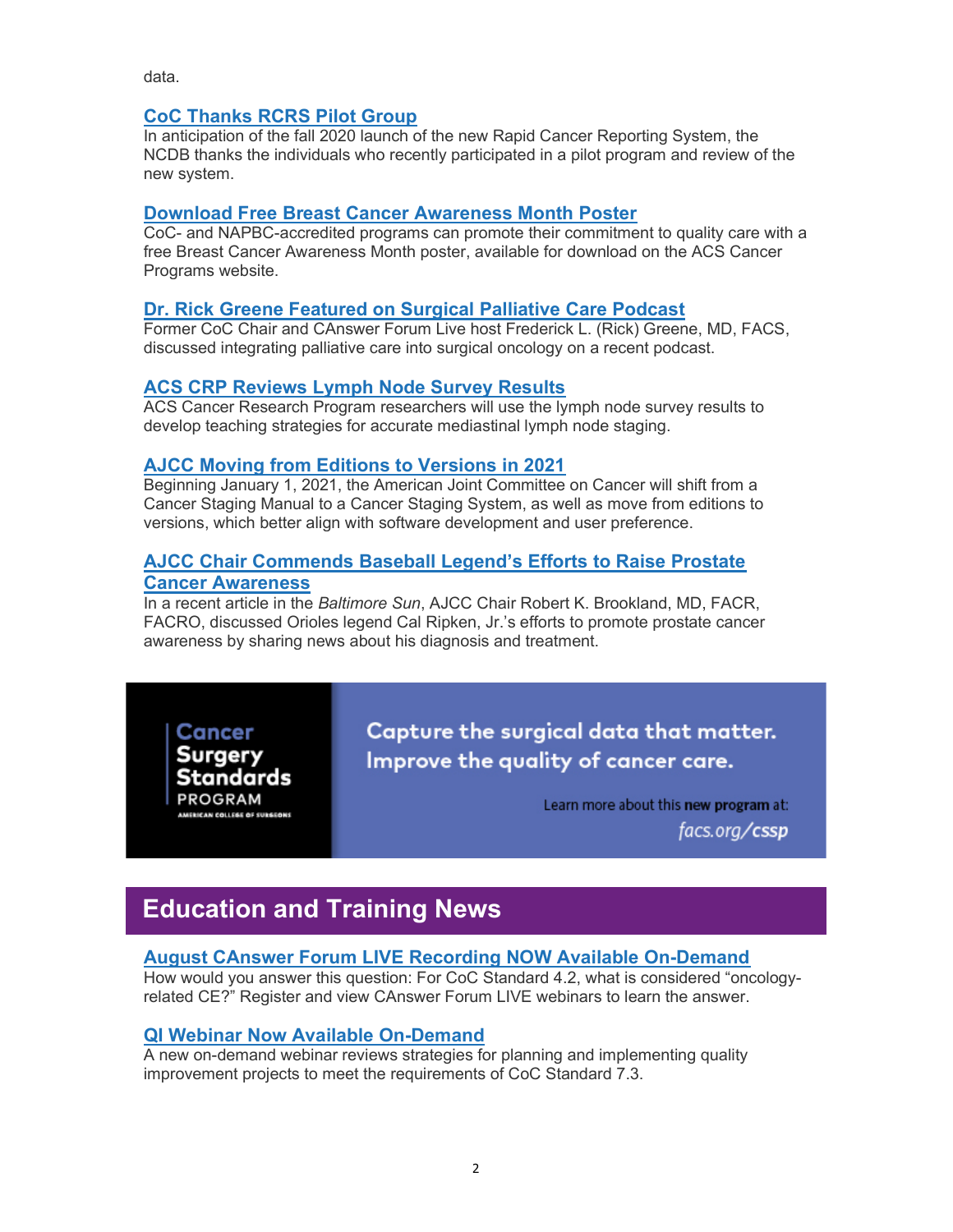### From the Field

### Living beyond Breast Cancer Hosts Webinar on Navigating Young Women's Metastatic Breast Cancer

Living Beyond Breast Cancer is offering a free webinar for health care providers on helping young women with metastatic breast cancer navigate their treatment options and develop coping strategies.

### Meet the State Chairs

#### Meet Paula Denoya, MD, FACS State Chair, Eastern Long Island

Paula Denoya, MD, FACS, CoC State Chair for Eastern Long Island, believes that CoC accreditation is an effective method for monitoring standards of cancer care and quality improvement.



### **Congratulations**

#### Ned Carp, MD, FACS, Named 2020 RAS-ACS Outstanding Mentor of the Year

CoC leader Ned Z. Carp, MD, FACS, has been honored as the Outstanding Mentor of the Year by the Resident and Associate Society of the American College of Surgeons.



### The Latest from Cancer Programs

#### Important Dates and Deadlines

Save the date for these important events and deadlines.

CoC, NAPRC, and NAPBC Virtual Site Visits: What Programs Need to Know September 24, 2020